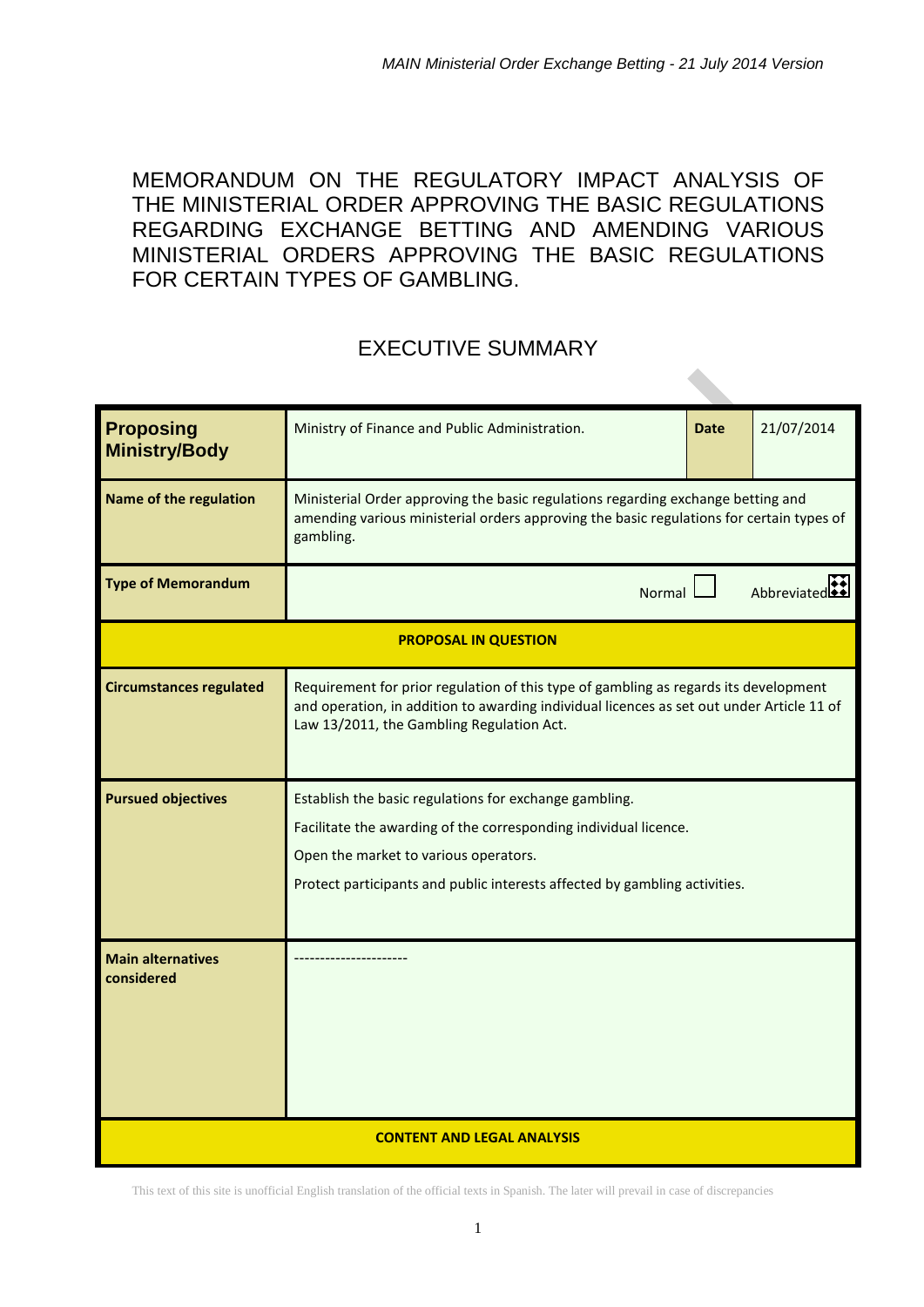| <b>Type of regulation</b>                          | Ministerial Order.                                                                                                                                                                                                                                                                                                                                                                                                                                                                                                                                                                                                                                                                                                                                                                                     |                                                                                                                                                                                             |  |  |
|----------------------------------------------------|--------------------------------------------------------------------------------------------------------------------------------------------------------------------------------------------------------------------------------------------------------------------------------------------------------------------------------------------------------------------------------------------------------------------------------------------------------------------------------------------------------------------------------------------------------------------------------------------------------------------------------------------------------------------------------------------------------------------------------------------------------------------------------------------------------|---------------------------------------------------------------------------------------------------------------------------------------------------------------------------------------------|--|--|
| <b>Structure of the regulation</b>                 | Four chapters, nineteen articles, one transitional provision and fourteen final<br>provisions.                                                                                                                                                                                                                                                                                                                                                                                                                                                                                                                                                                                                                                                                                                         |                                                                                                                                                                                             |  |  |
| <b>Reports compiled and</b><br>compliance sought   | National Markets and Competition Commission.<br>Ministry of Health, Social Services and Equality.<br>Directorate-General of Financing, Taxation and Gambling of the Ministry of<br>Finance and Public Administration of the Regional Government of Andalusia.<br>Directorate-General for Taxation and Gambling of the Department of Economy<br>and Knowledge of the Regional Government of Catalonia.<br>Directorate-General for Taxation of the Ministry of Finance and Public<br>Administration.<br><b>State Secretariat for Finance.</b><br>State Secretariat for Budget and Expenditure<br>State Secretariat for Public Administration.<br>Undersecretariat of Finance and Public Administration.<br><b>Technical Secretariat</b><br>General of the Ministry of Finance and Public Administration. |                                                                                                                                                                                             |  |  |
| <b>Hearing proceedings</b>                         | Public consultation via the Ministry of Finance and Public Administration website.                                                                                                                                                                                                                                                                                                                                                                                                                                                                                                                                                                                                                                                                                                                     |                                                                                                                                                                                             |  |  |
|                                                    | <b>IMPACT ANALYSIS</b>                                                                                                                                                                                                                                                                                                                                                                                                                                                                                                                                                                                                                                                                                                                                                                                 |                                                                                                                                                                                             |  |  |
| <b>ADJUSTMENT TO THE</b><br><b>ORDER OF POWERS</b> | No impact on the autonomous communities' scope of powers, as the Order regulates<br>the authorisation and operating system of exchange betting via remote channels as a<br>nation-wide activity.                                                                                                                                                                                                                                                                                                                                                                                                                                                                                                                                                                                                       |                                                                                                                                                                                             |  |  |
| <b>ECONOMIC AND</b><br><b>BUDGETARY IMPACT</b>     | Impact on the economy in general.                                                                                                                                                                                                                                                                                                                                                                                                                                                                                                                                                                                                                                                                                                                                                                      | Positive impact, allowing for the exploitation<br>of a type of gambling that is currently<br>unauthorised.                                                                                  |  |  |
|                                                    | As regards competition                                                                                                                                                                                                                                                                                                                                                                                                                                                                                                                                                                                                                                                                                                                                                                                 | The regulation has no significant impact<br>on competition.<br><b>Allen Executation has a positive impact on</b><br>competition.<br>The regulation has a negative impact on<br>competition. |  |  |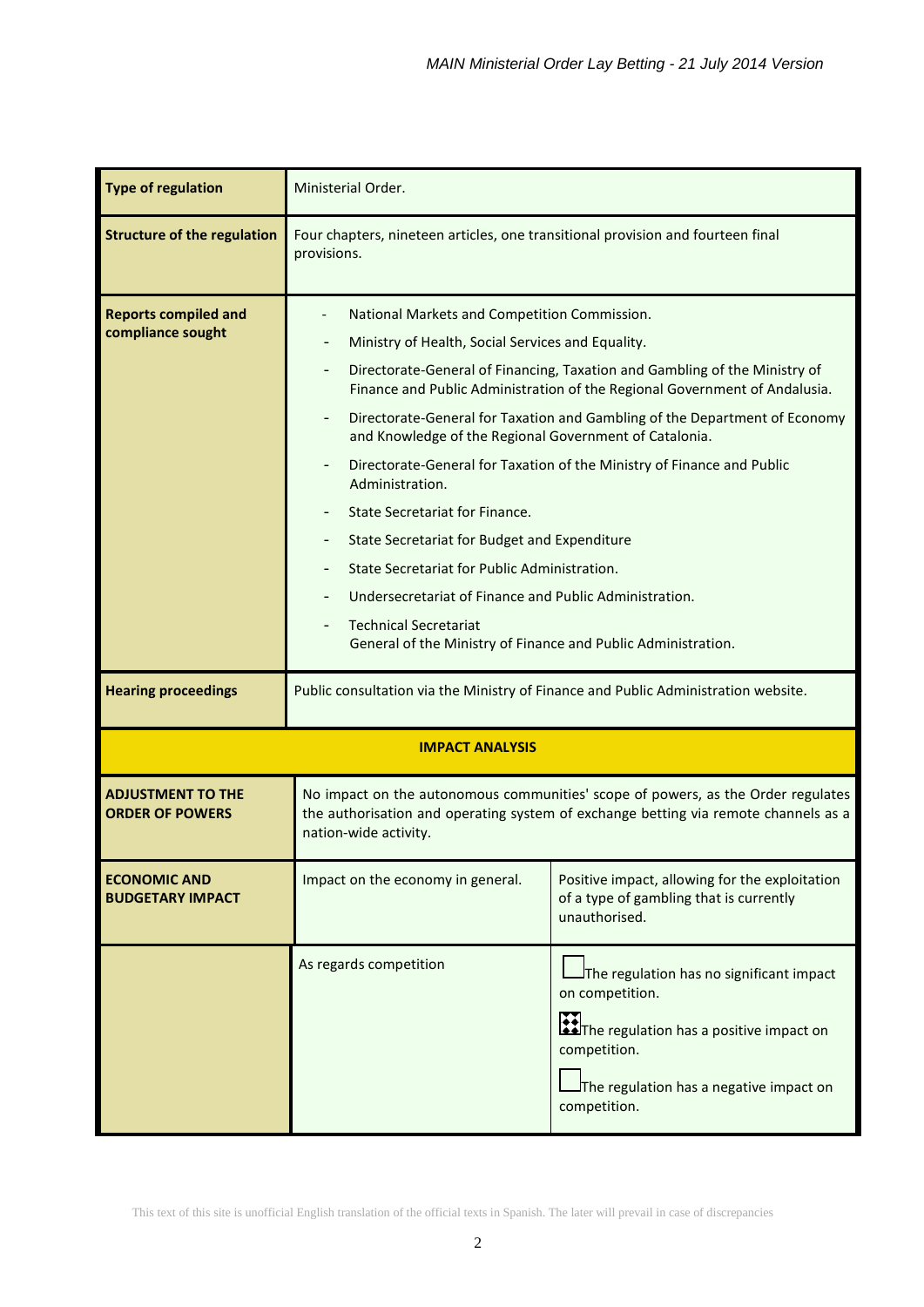|                                           | As regards administrative burdens                                                                                                                                | The regulation represents a reduction in<br>administrative burdens.<br>Estimated amount:____________<br>The regulation generates new<br>administrative burdens.<br>Estimated amount: __€2,279/unit_<br>The regulation does not affect<br>administrative burdens. |
|-------------------------------------------|------------------------------------------------------------------------------------------------------------------------------------------------------------------|------------------------------------------------------------------------------------------------------------------------------------------------------------------------------------------------------------------------------------------------------------------|
|                                           | As regards budgets, the regulation:<br><b>Affects Central Government</b><br>budgets.<br>Ш<br>Affects the budgets of other<br><b>Territorial Administrations.</b> | Represents expenditure.<br>Represents income.<br><b>Estimated amount:</b><br>€1,931,533.75<br>Estimated amount:                                                                                                                                                  |
| <b>GENDER IMPACT</b>                      | The regulation has the following<br>impact on gender:                                                                                                            | $\Box$ Negative $\Box$ Nil $\Box$ Positive                                                                                                                                                                                                                       |
| <b>OTHER IMPACTS</b><br><b>CONSIDERED</b> | None.                                                                                                                                                            |                                                                                                                                                                                                                                                                  |
| <b>OTHER CONSIDERATIONS</b>               | None.                                                                                                                                                            |                                                                                                                                                                                                                                                                  |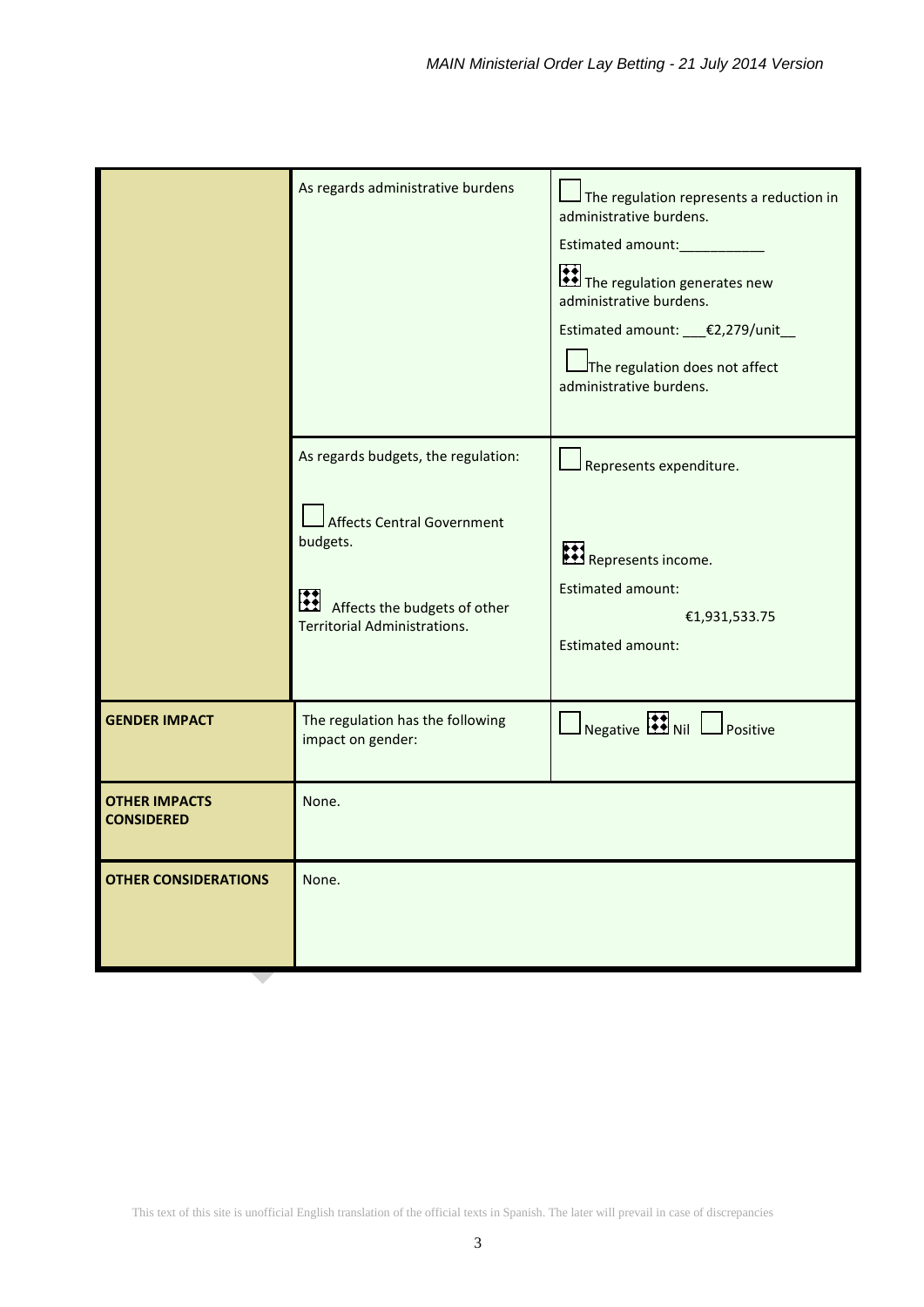**MEMORANDUM ON THE REGULATORY IMPACT ANALYSIS OF THE DRAFT MINISTERIAL ORDER APPROVING THE BASIC REGULATIONS OF EXCHANGE BETTING AND AMENDING VARIOUS MINISTERIAL ORDERS APPROVING THE BASIC REGULATIONS FOR CERTAIN TYPES OF GAMBLING.**

### **1. Abbreviated memorandum**

This memorandum has been created pursuant to the provisions of **Article 24.1 a) of Government Law No. 50/1997**, of 27 November and **Article 1.2 of Royal Decree No. 1083/2009**, of 3 July, which regulates the memorandum of regulatory impact analysis.

Its structure complies with the **Abbreviated Memorandum** model referred to in Article 3 of Royal Decree 1083/2009, of 3 July and Section V of the Methodology Guide for creating the memorandum of regulatory impact analysis.

The grounds on which it has been deemed unnecessary to create an ordinary memorandum, without prejudice to its scope, and on which it has been decided to create an abbreviated memorandum is that it is not considered that any scopes to which Article 2 of Royal Decree No. 1083/2009, of 3 July alludes are significantly affected, including impacts on the constitutional order regarding the distribution of powers.

## **2. Legal basis and legal standing of the draft**

This regulatory draft is legally based on the **requirement for prior regulations**  that**, in order to award individual licences for each type of gambling**, is established by Article 11 of Law No. 13/2011, of 27 May on gambling regulations.

The **legal standing** of the draft is regulated by Article 5 of Law No. 13/2011, of 27 May on gambling regulations, which states that the Ministry of Finance and Public Administration will establish, **by Ministerial Order, the basic regulations for conducting each type of gambling**. This basis is reinforced by the provisions of **Article 19 of Law No. 13/2011**, of 27 May on gambling regulations, which recognises the powers of the Ministry of Finance and Public Administration as regards gambling; said instrument also establishes that the Minister of Finance and Public Administration is responsible for establishing basic regulations for each type of gambling.

Pursuant to Article 6 of **Royal Decree No. 256/2012**, of 27 January, which develops the basic organic structure of the Ministry of Finance and Public Administration, the Directorate-General for the Regulation of Gambling is responsible for the regulation,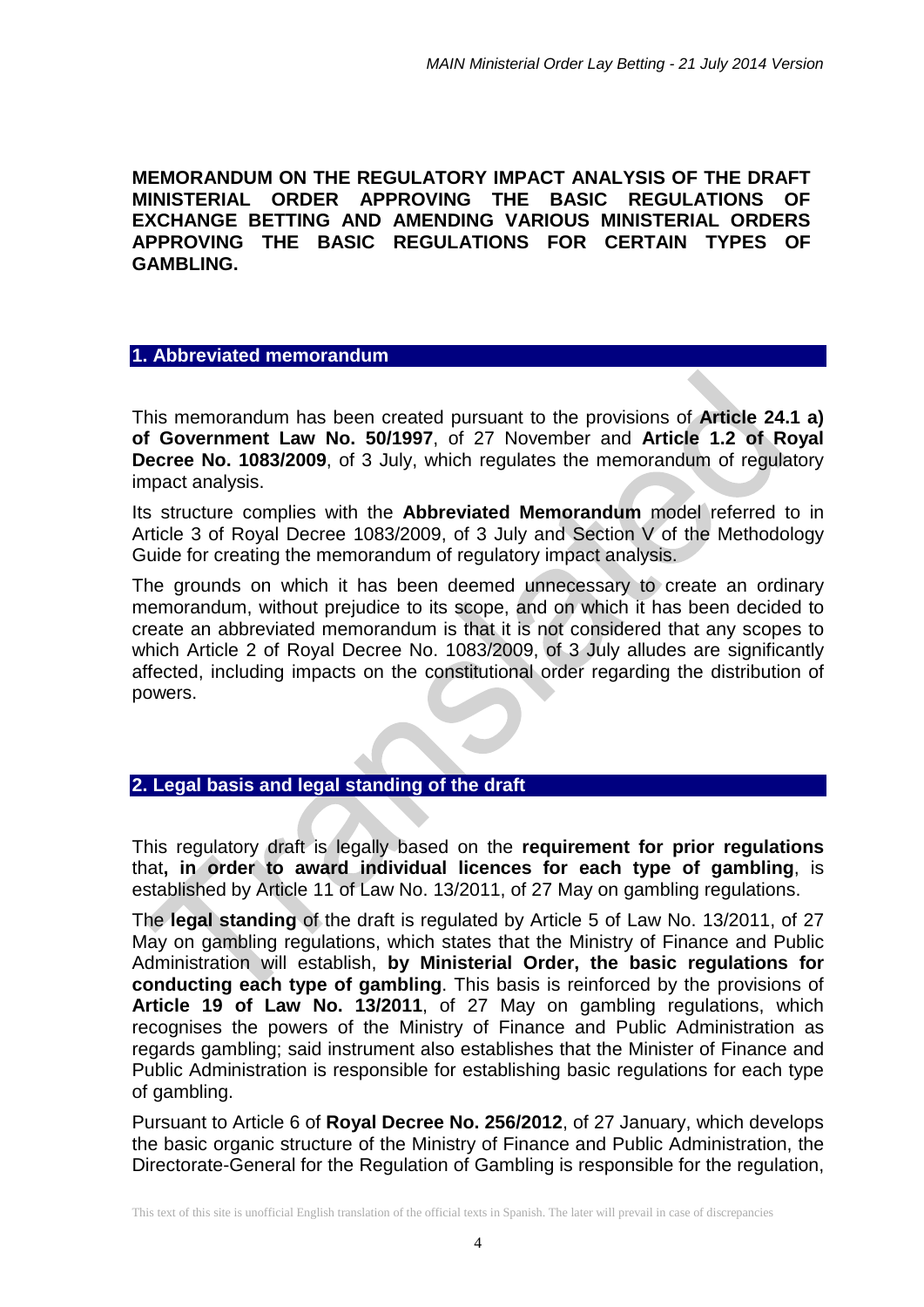authorisation, supervision, co-ordination, control and, where applicable, sanctioning of state-wide gambling activities. The same Royal Decree, No. 256/2012, of 27 January, attributes the Ministry of Finance and Public Administration, namely to the State Secretariat of Finance, the powers to regulate gambling.

## As a result, **the proposing Ministry is the Ministry of Finance and Public Administration.**

### **3. Basis of the regulation**

Ever since gambling was decriminalised by Royal Decree-Law 16/1977, of 25 February, which regulates the Penal, Administrative and Fiscal Aspects of Games of Chance, Betting and Gambling, substantial changes have been witnessed in the traditional conception of gambling, with **new online gambling participation channels** currently taking shape, mainly due to the advent of new electronic communication services and the use of interactive online gambling.

In light of the emergence of these new participation channels, it has become **necessary to regulate exchange betting** that forms part of the "Betting" form of gambling and that is regulated by Law No. 13/2011, of 27 May on gambling regulations to facilitate their release for use.

Article 3, section c) of Law No. 13/2011, of 27 May, defines exchange betting as **betting in which an operator acts as an intermediary and guarantees the amounts gambled between third parties, less the amounts or percentages previously set by the operator.**

As regards the grounds for this regulation, it is worth noting that the wording of the Gambling Regulation Act (LRJ) outlines the **initial desire of the legislature to regulate these types of betting**, although this is not a condition required to regulate a type of betting, as exchange betting is expressly included in Article 3 of the LRJ, which defines the types of betting and Article 48 as regards tax regulations on gambling activities.

As has been mentioned previously, the LRJ establishes that only an individual licence may be requested; as a result, gaming operators may only conduct and offer gambling activities for which they have received approval and for which regulations have been published.

Furthermore, the **protection of participants and public interests affected by gambling activities** must be emphasised as an objective of this regulatory draft; this applies in particular to the protection of minors and dependants and the prevention of compulsive gambling, in addition to compliance with the regulations of Law No. 10/2010, of 28 April on the prevention of money laundering and the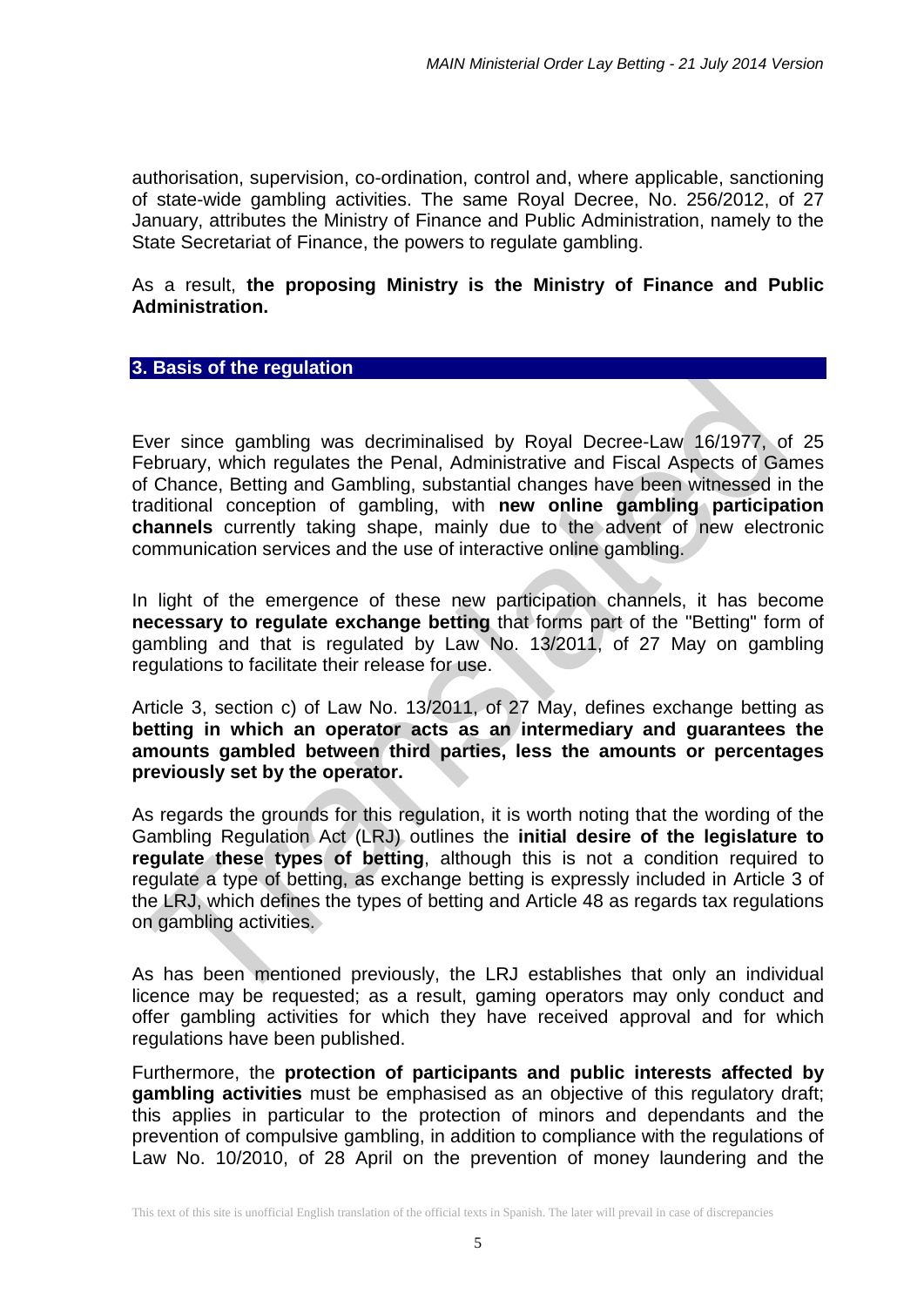financing of terrorism.

As a result of the failure to regulate exchange betting, **there is a market for this type of gambling** that operates outside the constraints of Spanish regulations; such types of gambling can be accessed by means of several tools and technological procedures used by gamblers from Spanish territory. Regulatory inactivity would serve to strengthen the existence and importance of said illegal market, as part of which both participants and public interests fail to receive the sufficient levels of protection required.

Faced with the alternative of non-regulation, by **regulating** such activities, it would be possible to channel exchange betting needs towards regulated forms of supply; in doing so, the online gaming market would be strengthened and would gain coherence, with certain **advantages as regards the general interests** that the LRJ seeks to protect. In particular, from a **protection of public health** standpoint, regulation would involve:

- Applying preventive **cross-sectional responsible gaming policies and measures,** to raise awareness and facilitate intervention and control, to which other forms of gaming are already subject. Amongst the regulatory policies and measures applied, the following are worth particular mention: the requirement for the participant to identify him/herself in advance, access control for minors and self-excluded gamblers, or provisions regarding temporary limits to participants' deposits.
- Marrying the above with the **additional corporate social responsibility measures** as regards gambler self-control and the detection of disorderly conduct that operators may establish on an individual basis, maximising their impact.
- Facilitating **the alignment of such gambling regulations with the standard provisions of other basic betting regulations** as regards responsible gambling, for example: setting live deposit limits.
- Aligning both the applicable **advertising and commercial communication regime** which apply to all other regulated forms of gambling, without prejudice to the particularities that may exist as regards different types of gambling.
- Complementing **aspects** shared by all modalities with others **specifically adopted to the type of gambling in question,** which forms part of the basic regulations, thus making it possible to address the specific risks that may arise from this type of gambling. One example may be the obligation included to provide an explanatory tutorial regarding exchange betting to inexperienced users. Said tutorial will be available to users at a later date.
- Likewise, the regulation will make it possible to include this type of **gambling in other measures,** whether regulatory or otherwise, that may be created in the future.

This text of this site is unofficial English translation of the official texts in Spanish. The later will prevail in case of discrepancies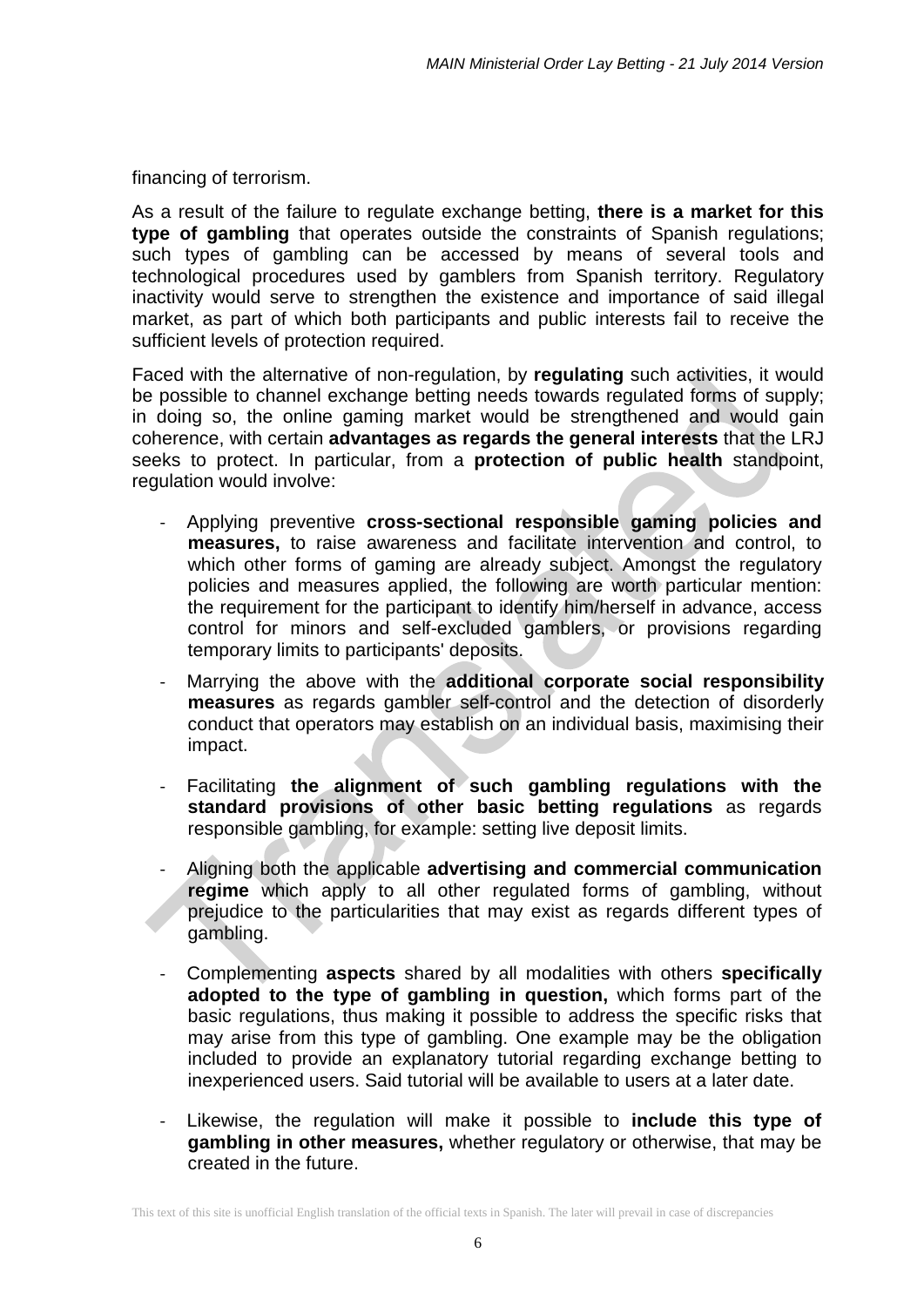Furthermore, from a more comprehensive gamer protection standpoint as regards **protection of public order and the functionality of gambling on offer**, there are other aspects that would be substantially improved, including:

## *1. Eliminating unfair, dishonest and corrupt gambling*

- *Gambling integrity*
- *Banning the provision of loans to gamblers or between gamblers*
- *Access for related individuals and other subjective bans*

## *2. Improving the security of the gambler's environment*

- *Information, confidentiality and availability*
- *Guarantees as regards deposits, prizes and participation limits*
- *Enhanced guarantee of compliance with contract conditions*
- *Reduced risk of failure as regards the security of communications*
- *Reduced risk of phishing*
- *Measures to control privacy and personal data protection*

## *3. Reduced risk of criminal activity*

- *Reduced risk of money laundering by matching betting offers pursuant to the best price available, their order of arrival and in anonymously; alternatively, by subjecting gambling operations to additional limitations and monitoring requirements.*
- *Reduced risk as regards fraudulent use of personal data*, *phishing and, in general, the use of gambling platforms for criminal activities*

## *4. Reduction in market distortions*

- *Complementing the range of gambling services on offer with an important product, providing a more coherent and integrated framework for the exploitation and consumption of such activities*
- *Reduction of illegal competition from the black market*
- *Promotion of effective competition between licensed operators and the positioning of non-preeminent operators*

From the above provisions, the measures established in the Order to reduce the risk of fraud-related public order problems and, in particular, **money laundering** is particularly noteworthy. It is difficult to dispute that proper gambling regulations and the development of gambling under the regulatory provisions applicable to statewide gaming in general represent an advance as regards the relationship between illegal or unregulated gaming. In any event, irrespective of the foregoing, the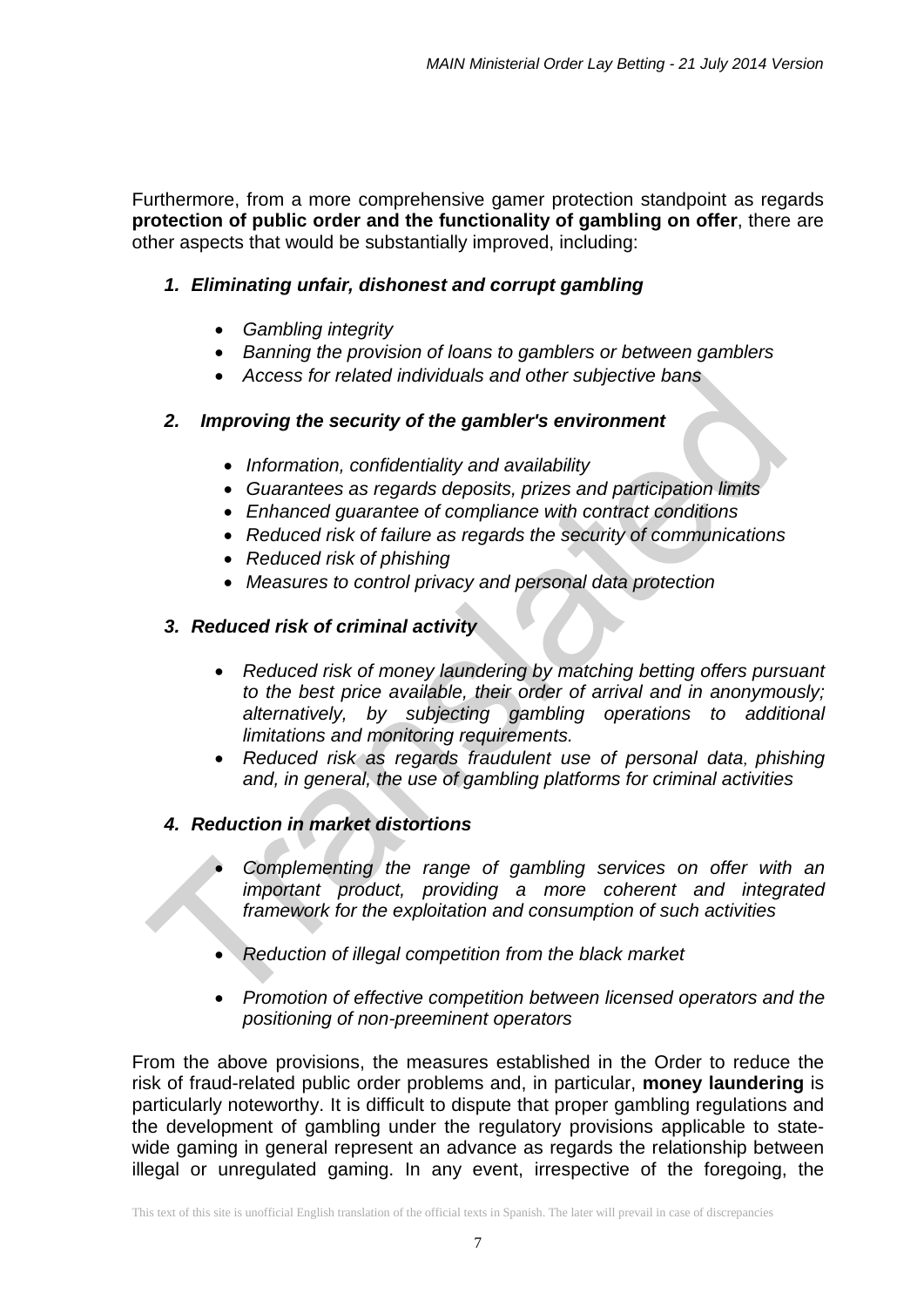characteristics of this type of gambling, in which one or several participants bet against one another, require particular attention to ensure that the specific regulation does not encourage such conduct and that, furthermore, it reduces risks and facilitates control and monitoring of activities to this end.

To this end, both the **anonymous nature of betting offered** to other gamblers (without the identity of other participants being known) and the **matching of offers** pursuant to the order in which gamblers access the platform and the best price available, represent a strong initial stand against money laundering activities, as **it complicates the transfer of funds between specific participants.** All of the above are elements that are inherent to the traditional nature of exchange betting, in which participants match their bets via an exchange platform, based on the betting odds, under a system similar to the securities market. This is how exchange betting has been considered by the most similar comparable laws under which this modality has been developed, such as in the United Kingdom or Italy, where such provisions have been adopted. These provisions have been included as obligations in the draft Order subject to public consultation.

In any event, as corroborated by the public consultation process, the existence of **alternative operating models** for gambling between participants cannot be ignored; under such models, **direct interaction** between participants would be required, via the gambling operator, to allow authorised gamers to bet against one another.

The definitive version of the Order maintains the above-mentioned provisions as regards anonymity and marrying the best odds based on order of arrival. Notwithstanding the above, in order to make the level of protection required as regards preventing and counteracting money laundering compatible with the principles of necessity, proportionality and minimal restrictions, and under the general approach of exchange bet gambling as a traditional exchange platform, it has been decided to **assess the possibility of requesting an exemption from said obligations as part of the Order**.

Such an exemption may be granted by the Directorate-General for the Regulation of Gambling **subject to the conditions and economic limits deemed necessary in each instance** to avoid increasing the risk of money laundering and other types of fraud. Such limits may address the maximum assumed risk amount per bet and/or period of time.

Likewise, to avoid generating additional difficulties as regards controlling or monitoring the activity, as a result of the ban on direct interaction between participants being inherent to the type of gambling in question and not indicative in itself of fraudulent activity, **additional methods would be established to monitor gamblers' activities,** for which the operator would be responsible; such activities would be specifically set forth for this type of gambling and designed to facilitate the detection of such activities.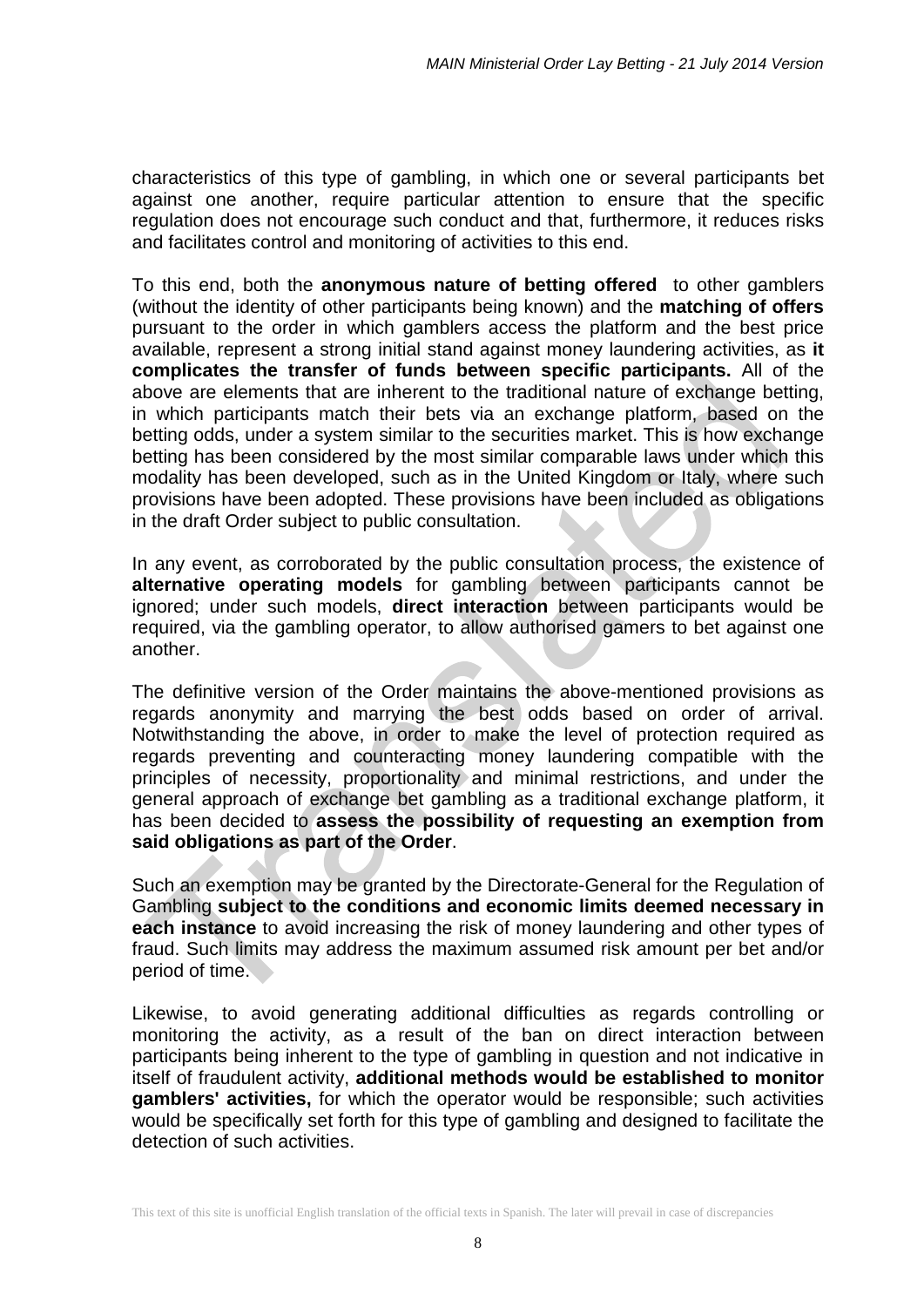These measures would make it possible to reduce the risk of money laundering and facilitate ex-post control of possible suspicious activities; they would not jeopardise the level of protection to this end for these games as regards exchange betting as market or exchange platforms.

It has been established, definitively, that **the net result as regards protection public health to be tackled by these regulations, is evidently positive for the purposes of social well-being.**

### **4. Content**

This Ministerial Order is divided into four chapters, nineteen articles, one transitional provision and fourteen final provisions.

**Chapter I** contains the general provisions and includes the definitions that are useful for suitably understanding the text.

**Chapter II** refers to the licenses that the operators interested in developing and operating exchange betting must hold, stipulating that they must obtain a general licence for "Betting", and an individual licence for marketing each of the three types of exchange betting. This chapter also establishes that the individual licence will be valid for five years (the maximum period allowed under Law No. 13/2011, of 27 May) renewable for periods of an identical length, and empowers the Directorate-General for the Regulation of Gambling to determine the guarantees associated with the aforementioned licences through a resolution, establishing a range of between 5% and 12%, which will be defined, where appropriate, pursuant to the economic cost criteria as regards the volume of activity.

**Chapter III** establishes the framework for relations between the operator and participants. It also refers to the procedure for addressing and resolving complaints and grievances implemented by the operator and placed at the disposal of the participants. Moreover, it specifies several obligations on gambling operators in respect of participants, authorises the promotion of gambling under the provisions of Article 7 of Law No. 13/2011, of 27 May on gambling regulations, and regulates the channels and means of participation.

**Chapter IV** establishes the procedure for the development of exchange betting and establishes the financial limits for participation. Moreover, this Chapter includes the rules for participation in gambling, in relation to operators and participants, in particular regarding compliance with and confirmation of the betting offer and formalising exchange betting, in addition to special circumstances involving interaction between participants in exchange betting, the annulment of events and the general dynamics of this kind of gambling. Lastly, it also regulates establishing, assigning and paying prizes.

The **Appendix** to the Order approves the limits of the guarantee amounts linked to each individual licence for the operation of each of the types of exchange betting,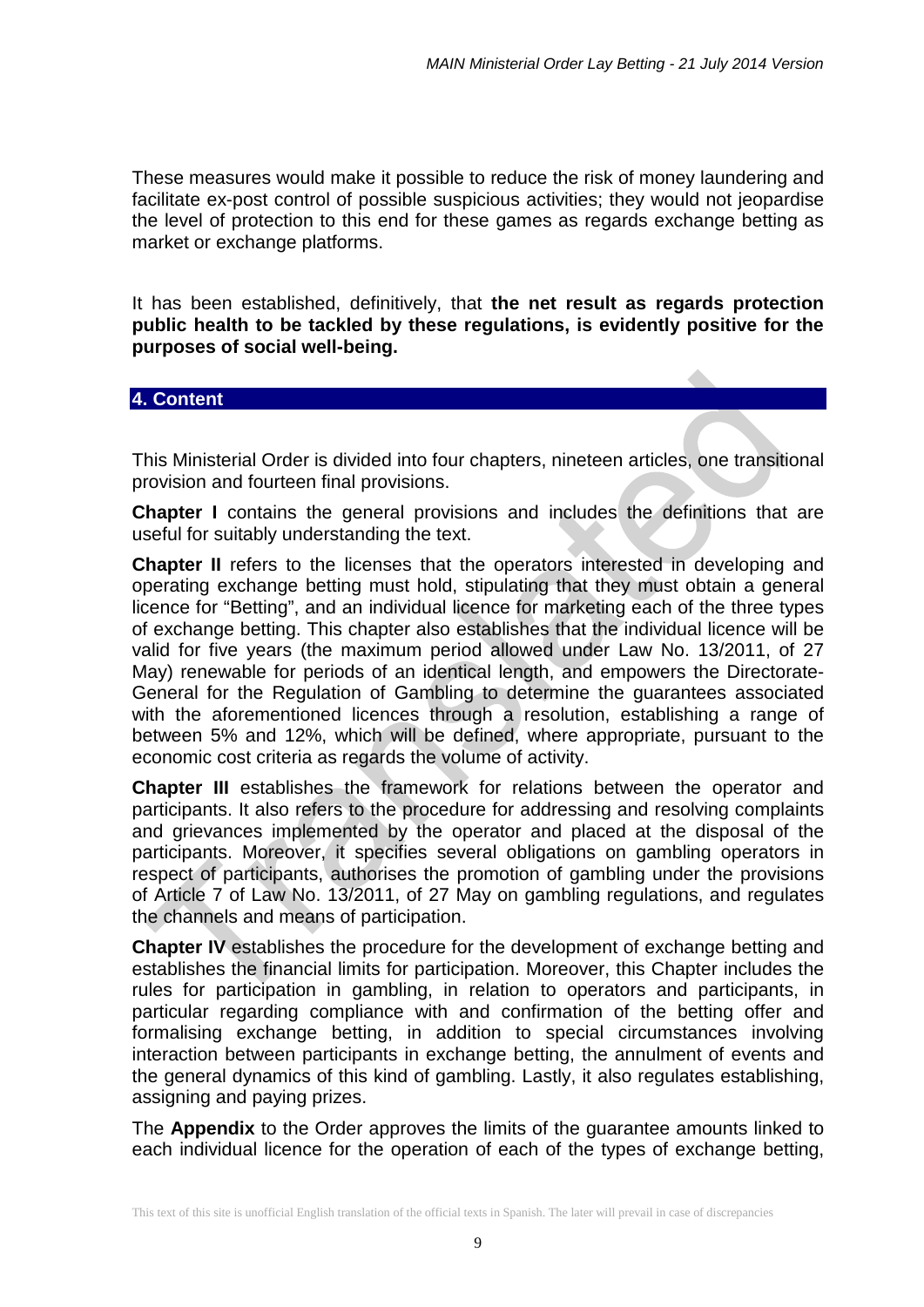which will be set between 5 and 12% of operators' net income from activity under the individual licence for the preceding year.

The establishment of said guarantees seeks to ensure coverage of the obligations that the different gambling operators may assume in the development of gaming activities with participants or with Public Administrations. As a result of the implicit risk that this type of gambling activity entails, it may only be conducted by solvent companies.

Lastly, this Ministerial Order contains one transitional provision and fourteen final provisions. The **transitional provision** establishes that gambling operators may not offer exchange betting on horse races in their schedule of events until the tax rate applicable to this type of exchange betting is legally determined. As regards the **final provisions**, the first relates to the ability of the Directorate-General for the Regulation of Gambling to establish the authorisation procedure for gambling activities of an occasional nature. The following twelve provisions amend ministerial orders approving the basic regulations for different types of gambling, the object of which is to: ensure the free nature of information provided by the operator to the gambler; incorporate the text of certain betting order provisions in the articles of the regulation; and, technically improve the wording of the article that sets out the participation channels and methods in the corresponding regulations. The last provision establishes the date on which the regulation comes into force.

In particular, the proposal to amend Article 10 of the basic regulations that have already been approved responds, within the framework of the legal precept from which the paragraph in question derives (Article 9.1, paragraph three of the LRJ and any other provisions set out in the LRJ), to the desire to **adapt the wording of Ministerial Orders to the provisions set forth by Law No. 20/2013, of 9 December, on the Guarantee of Market Unity (LGUM)** and, in particular, Articles 17.1.b), 20.4 and 21.3 therein, to facilitate compatibility between the existence of such regional authorisation, where applicable, and the provisions of said Law. The joint application of these precepts establishes that regional authorisation as regards the installation of a gambling terminal at a given location, where applicable, shall not readdress elements that have already been approved by the original authority, in this case, the Directorate-General for the Regulation of Gambling.

Specifically, by eliminating the reference to "applicable state regulations" in the wording of the orders, the objective is to clarify that the granting or denial of regional authorisation, where applicable, cannot be based on exercises to check compliance with state regulations on gambling. At the same time, failure to comply with said state regulations cannot be used by an Autonomous Community as a reason for denying authorisation to install the terminal within its territorial boundaries.

#### **5. Processing**

This text of this site is unofficial English translation of the official texts in Spanish. The later will prevail in case of discrepancies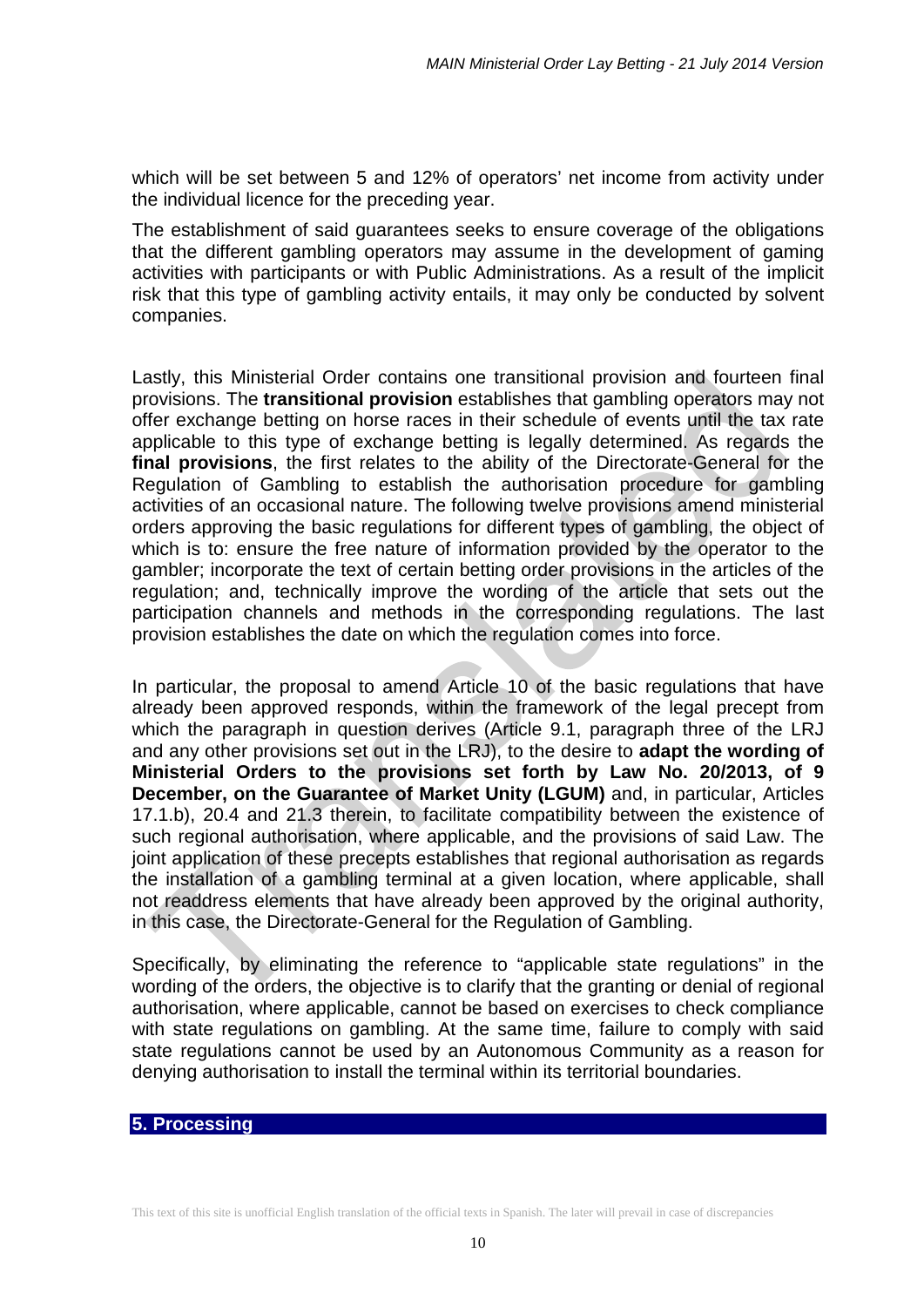The processing of this regulatory provision started with the announcement of the **Gambling Policies Council** for the project in question at the meeting held on 19 February 2014. In response, the Autonomous Communities of Castilla-La Mancha and the Basque Country presented their comments in writing. The former expressed the difficulty it faced in assessing the draft regulation provided and that said regulation should comply with the Orders that had already been approved. In turn, the Basque Regional Government states that it was not against the online exchange betting regulation, notwithstanding certain considerations as regards the participation of Autonomous Communities in the preparatory process for said regulation and the estimated impact of the regulation on onsite gambling, and in particular, collections and taxation on the part of the various administrations affected. Furthermore, the Basque Country submitted observations as regards the public consultation procedure; said observations will be addressed later on in this document.

Said announcement was followed by the **public consultation** process. This ministerial order draft was published on the Ministry of Finance and Public Administration website on 10 March 2014, granting a period of 15 working days in which interested parties could submit the observations they deemed fit. As part of this process, contributions were made by:

- Spanish Federation of Rehabilitated Gamblers (FEJAR)
- Remote Gambling Association (RGA)
- Luckia Games, S.A.
- Directorate of Gaming and Events of the Basque Regional Government.
- Spanish National Organisation for the Blind (ONCE)
- Betfair Group.
- Spanish Association of Digital Gaming (J.DIGITAL)
- UGT Confederal Executive Committee
- Premier Megaplex, S.A.
- Association of Recreational Machines (AEMAR).
- Mr. Mariano Chóliz and Mr. Jerónimo Sáiz, respectively, Director of the Research Unit: "Compulsive Gambling and Technological Addictions" at the University of Valencia and Chief Psychiatrist and Director the Gambling Unit at the Hospital Ramón y Cajal, Dean of the University of Alcalá de Henares, respectively.

The content of the draft was also made public by the **Responsible Gambling Advisory Council** at its meeting of 20 March 2014.

Furthermore, this draft was **submitted to the European Commission,** pursuant to the provisions of Directive 98/34/EC and, domestically, via Royal Decree No. 1337/1999, of 31 July, which regulates the disclosure of information as regards technical regulations and standards and regulations concerning information society services; the purpose of doing so was to provide operators and gamblers with the legal certainty that the regulation is fully compatible with Community Law and, in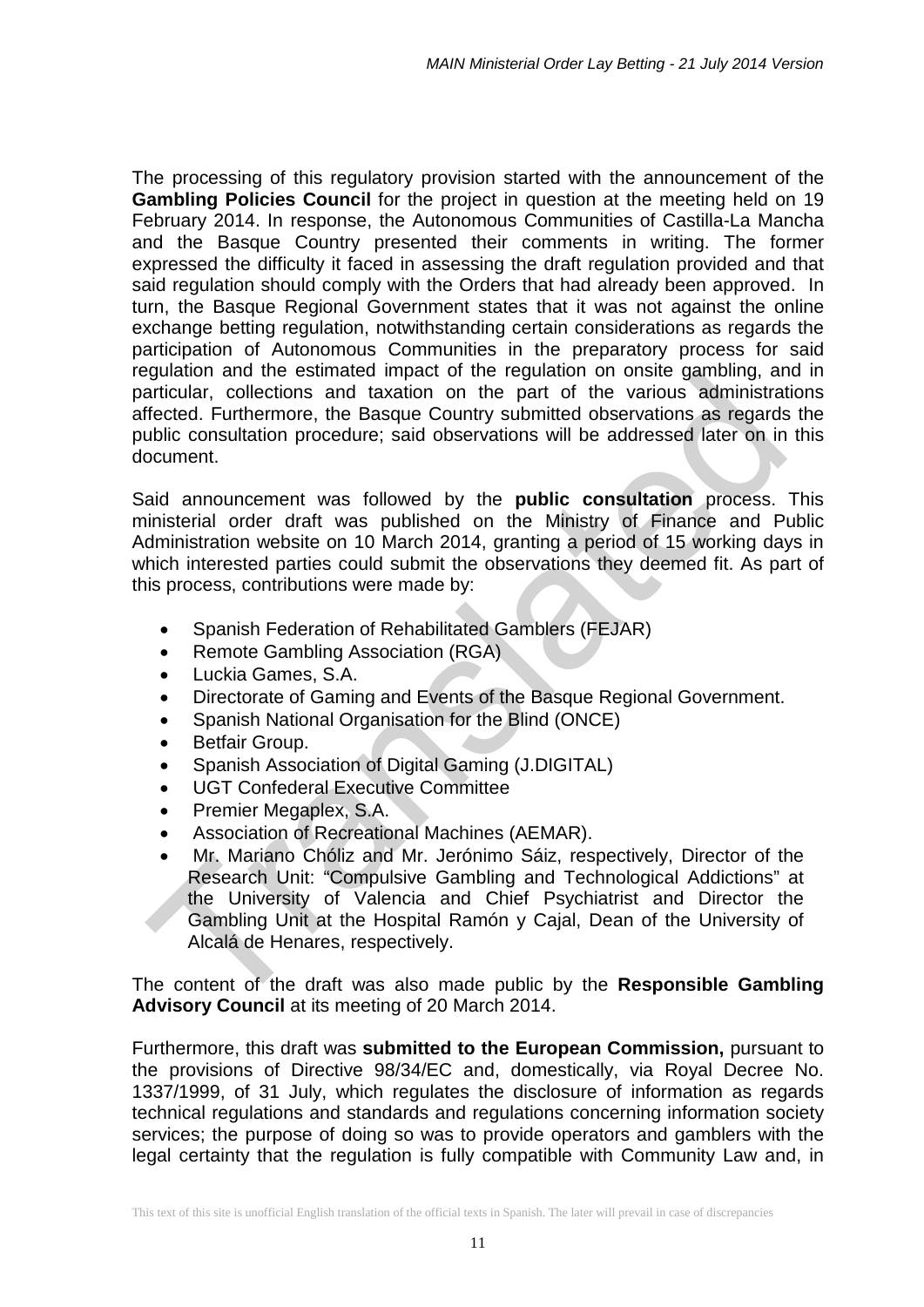particular, the freedom of establishment and freedom to provide services. As a result of this process, before notifying the European Commission, observations on the draft were received from the Directorate-General Support Policies on Disability at the Ministry of Health, Social Services and Equality (DGPAD) and the Spanish Agency for Consumer Affairs, Food Safety and Nutrition (AECOSAN).

Following the deadline of the Royal Decree, pursuant to the provisions of Article 8 of the Directive, no detailed opinion or observations have been received from the European Commission or other Member States, with the exception of Malta, submitting general observations querying the need to subject operators who, without being licence holders in Spain, are licensed to offer this type of gaming according to the other jurisdictions of the European Economic Area to an additional licence or, in the absence therefore, identical requirements. The Directorate-General for the Regulation of Gambling responded to these observations as part of the framework provided for by the above-mentioned Community Directive.

Likewise, the draft has been **made public, following its formal disclosure** by the Directorate-General for the Regulation of Gambling, **by the Ministry of Health, Social Services and Equality through its Technical General Secretariat, and by the National Markets and Competition Commission (CNMC).**

The first of these reports reflects the observations made by the Spanish Agency for Consumer Affairs, Food Safety and Nutrition, as part of which it argued that free gambling applications installed on the platform may lead to gambling addictions as they feature direct links to chargeable versions; furthermore, it stated that it does not believe the regulation makes clear whether access control as regards participation will be employed using physical terminals. Said body believes that said terminals foster compulsive gambling, as it is possible to gamble from different devices. Finally, the report issued by ONCE as part of the consultation process was attached to the above-mentioned report.

The National Markets and Competition Commission report welcomes the decision to regulate exchange betting, as it facilitates access to a new type of gambling, thus promoting legal and effective competition between operators and a greater number of potential operators interested in developing the activity. It also highlights the importance of ensuring that the drafted regulation does not grant initial privileges in advance to operators that are already present in other types of regulated gambling, stating its preference for competitive neutrality. Furthermore, it makes a number of detailed observations regarding the articles concerning: the requirement as regards the need for both general and individual licensing systems (Article 3); the validity period (Article 4); the additional guarantee (Article 5); the transitory nature of exchange betting on horse racing (sole transitional provision); and the authorisation of gambling activities of an occasional nature (first final provision)

Likewise, this Ministerial Order draft has been subject to the **procedure set out under the fourth additional provision of Law No. 13/2011**, of 27 May on gambling regulations, as regards the inclusion of Autonomous Communities in the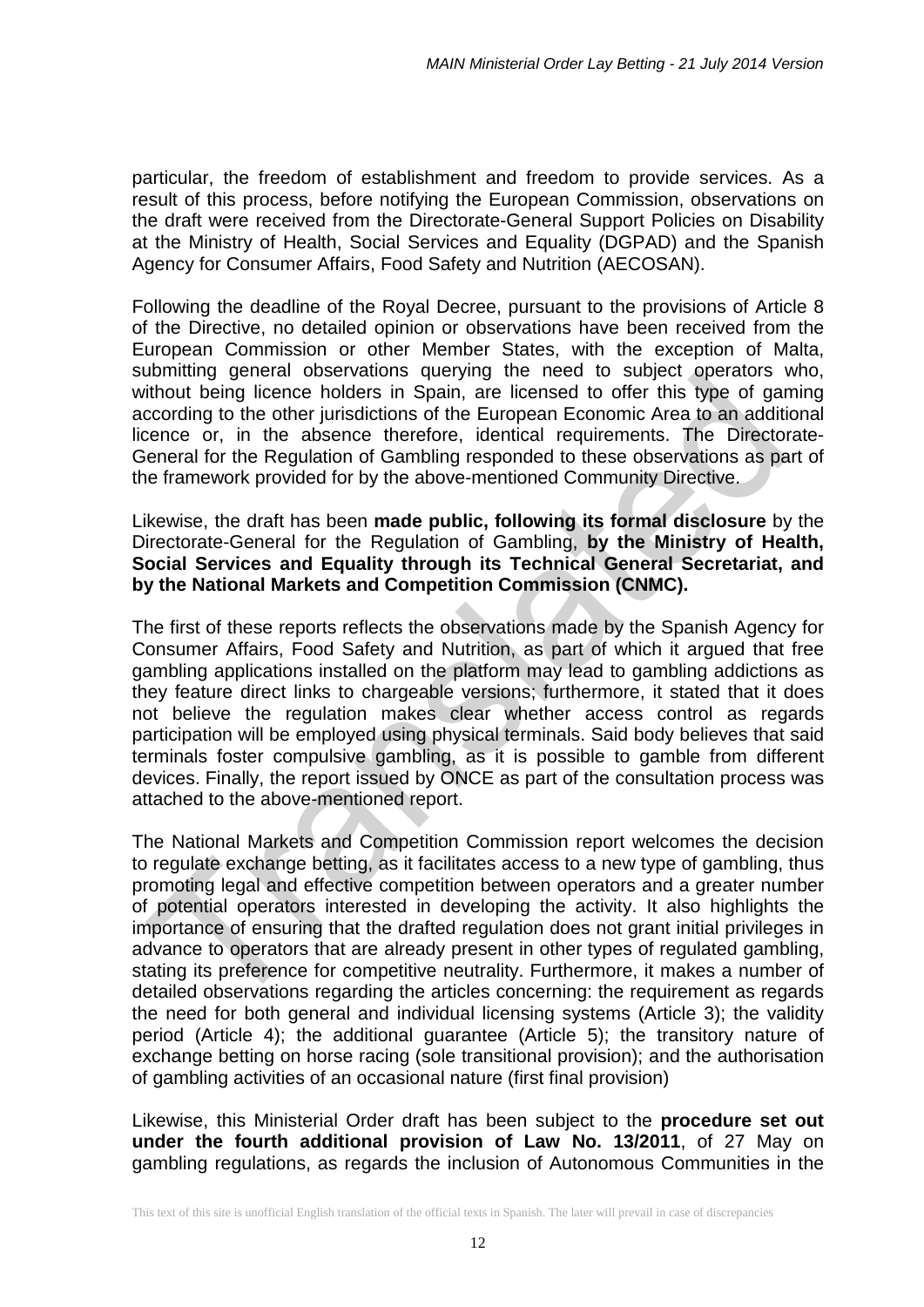approval of ministerial orders that establish new types of gambling or that amend existing forms of gambling, Article 81 of the Andalusian Statute of Autonomy and Article 141.2 of Organic Law No. 6/2006, on the reform of the Catalan Statute of Autonomy. As a result, the draft was forwarded to said Autonomous Communities in order for said authorities to issue the corresponding non-binding report.

Directorate-General of Financing, Taxation and Gambling of the Ministry of Finance and Public Administration of the Regional Government of Andalusia and the Directorate-General for Taxation and Gambling of the Regional Government of Catalonia issued the corresponding mandatory reports, which contained a number general and competence considerations that do not affect the nature of the draft. As a result of these reports, the corresponding Bilateral Committee meetings were held to share and discuss the draft with the aforementioned Autonomous Communities on 16 and 18 June 2014 respectively.

Finally, as regards the **internal ministerial procedure**, approval was requested from the State Secretariat of Finance, the State Secretary for Budget and Expenditure, the State Secretary for Public Administration and the Undersecretariat of Finance and Public Administration. As a result of this procedure, the mandatory report from the State Secretariat of Finance from the Ministry of Finance and Public Administration was received.

#### **6. Repealed regulations**

This Order **does not repeal and foregoing regulations**.

#### **7. Economic impact**

Based on the experience of other countries with a more established gambling tradition, such as the **United Kingdom**, we can conclude that as part of the online gambling market, exchange betting can have a significant impact. The following table provides an idea of said economic impact as regards income less prizes (Gross Gaming Revenue, GGR), generated from exchange betting by means of the fees that operators charge participants per operation, usually per winning operation.

| Table No. 1. Income from the online operator sector in the United Kingdom. Income |  |
|-----------------------------------------------------------------------------------|--|
| less prizes (GGR) (millions of pounds).                                           |  |
|                                                                                   |  |

| Income from the online operator sector in the United Kingdom. |           |           |  |  |
|---------------------------------------------------------------|-----------|-----------|--|--|
|                                                               | 2011/2012 | 2012/2013 |  |  |
| Sports                                                        | 563,93    | 648,71    |  |  |
| Exchange betting                                              | 46,32     | 35,75     |  |  |
| Total                                                         | 610,25    | 684.46    |  |  |

This text of this site is unofficial English translation of the official texts in Spanish. The later will prevail in case of discrepancies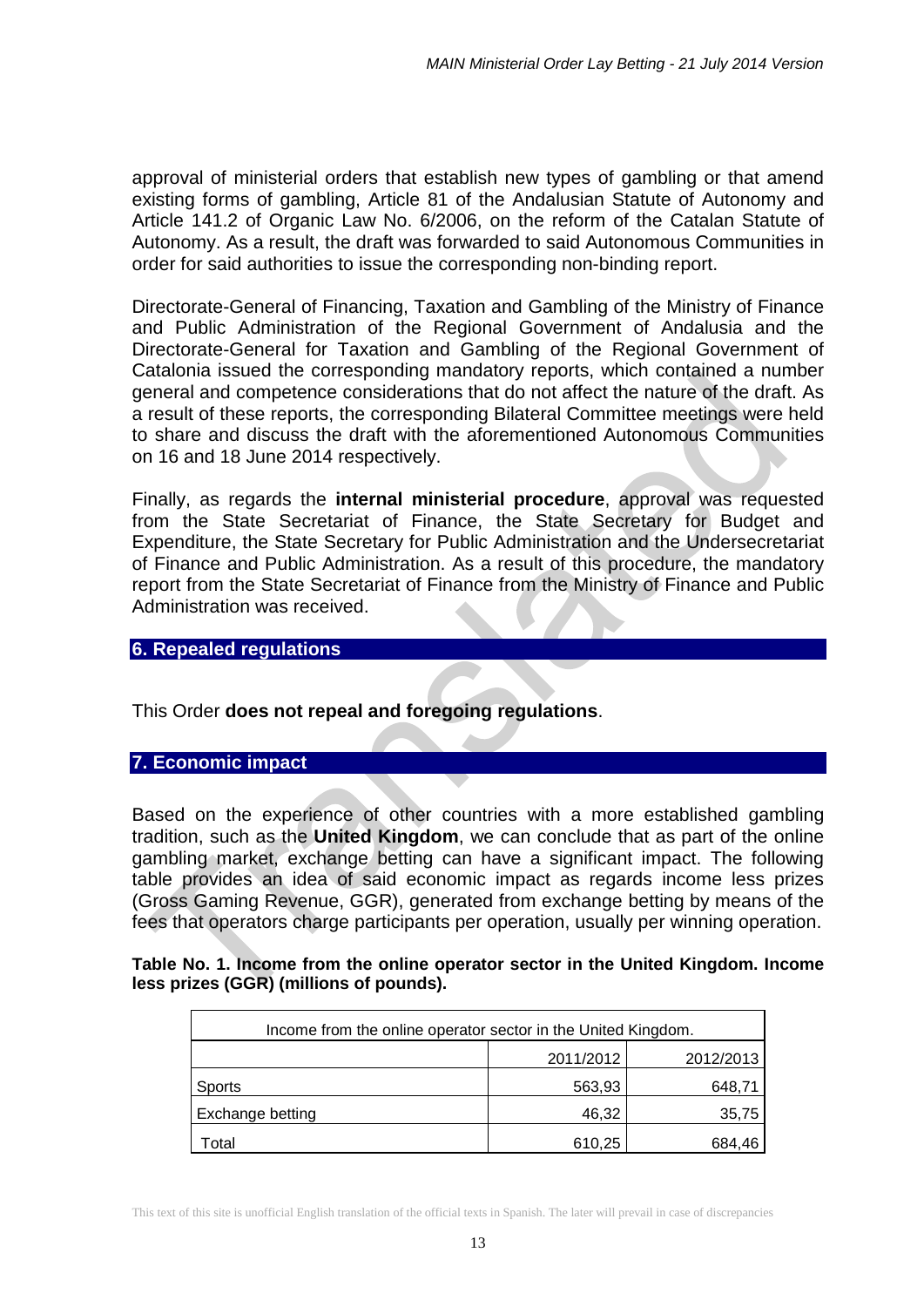*Source: Gambling Commission, Industry Statistics 2012-2013. Period from 1 April to 31 March of each financial year.*

From the above data, to obtain a **rough estimate**, it can be deduced that the market share as regards this type of gambling in the last two years were as follows:

#### **Table No. 2. Representative percentage of each form of gambling in the United Kingdom.**

|                   | Market share 11/12 | Market share 12/13 | Average for the<br>period |
|-------------------|--------------------|--------------------|---------------------------|
| <b>Sports</b>     | 92.41%             | 94.78%             | 93.59%                    |
| Exchange betting  | 7.59%              | 5.22%              | 6.41%                     |
| otal <sup>-</sup> | 100.00%            | 100.00%            | 100.00%                   |

*Source: Compiled based on the data from the* Gambling *Commission, Industry Statistics 2012-2013.*

Based on a conservative approach, the estimated average only covers the last two years, as there is a significant variability in the importance of this activity in regulated gambling activities on offer in the United Kingdom; in the period preceding the last two years, this was significantly greater primarily as a result of business decisions to relocate outside the area regulated by the United Kingdom.

In any event, forecasting the proportion represented by each of these types of betting in Net Income (amounts gambled less prizes awarded) obtained from the Spanish market in 2013, based on the Directorate-General for the Regulation of Gambling report for the fourth quarter of 2013, the potential **economic impact** on the Spanish market share in a market similar to the market available in the United Kingdom for the period, **would be of**  $\epsilon$ **7.7 million/year**, as shown in the following table.

#### **Table No. 3. Estimated economic impact on the Spanish market.**

| Spanish market forecast. Income less prizes (GGR). |              |                      |  |  |
|----------------------------------------------------|--------------|----------------------|--|--|
|                                                    | Market share | Net revenue for 2013 |  |  |
| Bets against the house <sup>(1)</sup>              | 93.59%       | €112,806,395         |  |  |
| Exchange betting                                   | 6.41%        | €7,726,135           |  |  |
| otal.                                              | 100.00%      | €120,532,530         |  |  |

#### *Source: Compiled internally.*

*(1)Pool betting, which only accounts for 0.19% of all bets*, *has not been included.*

#### **8. Budgetary impact**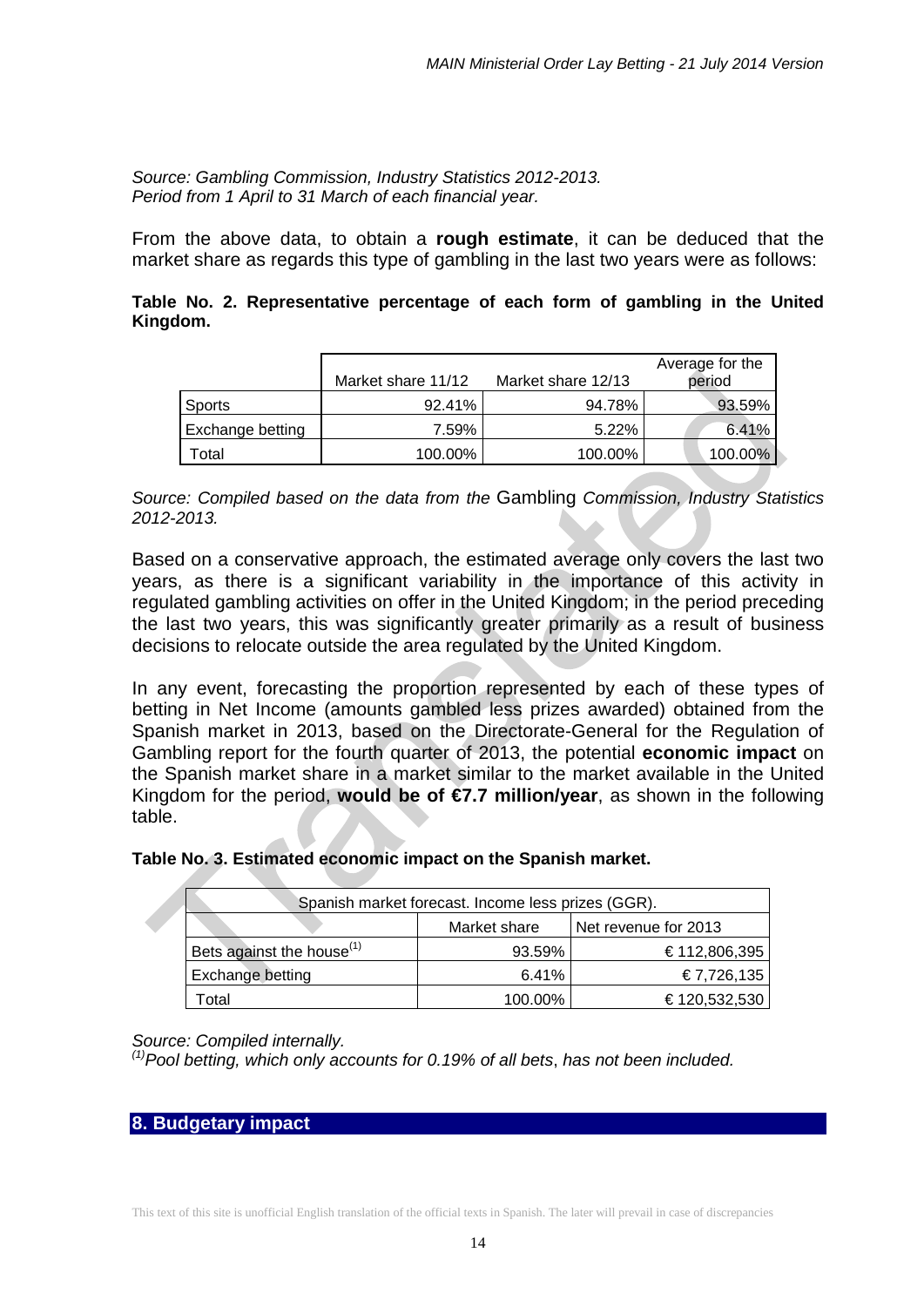## The budgetary impact analysis should facilitate identifying its impact on the **State General Budget**. **Under these circumstances, no repercussion is expected on public expenditure**.

Notwithstanding the above, opening a new market to gambling operators would entail said organisations paying the tax on gambling activities set out under Article 48 of Law No. 13/2011, on gambling regulations, in addition to the gambling administrative management fee set out under Article 49 of the same Law.

## As a result, this regulatory proposal would see **an increase in public revenue because new taxable individuals and taxable transactions would be generated.**

As regards the **taxable element**, using the data provided in the above tables, and in particular the representative market shares for each type of gambling (exchange betting 6.41% and bets against the house 93.59%), we can estimate an approximate budgetary impact applying the applicable interest rate of 25% on the taxable base, which would represent the fees obtained by gambling operators. In order to establish the tax implications, we must absorb the GGR obtained by gambling operators into the profits obtained by said operators from exchange betting by means of charging fees, on which said interest rate would be applied.

| <b>Estimated budgetary impact</b>      |               |  |  |
|----------------------------------------|---------------|--|--|
|                                        |               |  |  |
| Net revenue A. Exchange betting (fees) | €7,726,135.00 |  |  |
| <b>Budgetary impact</b>                | €1,931,533.75 |  |  |
|                                        |               |  |  |

## **Table No. 4. Estimate budgetary impact as a result of introducing exchange betting**

*Source: Compiled internally.*

As is the case with all other State-level gambling, it is reasonable to assume that **the estimate increase in income would be transferred almost in its entirety to the various regional finance departments**, in compliance with the regulations governing allocation to the fiscal residence of gamblers, pursuant to Article 48 Section 11 of the LRJ. Only a very small percentage would be payable to the central finance department, for gambling income obtained from gamblers for whom a permanent residence in Spain cannot be established (mainly for non-residents).

Irrespective of the above, **it has been established that a negative impact on regional finance or local departments is unlikely** as regards taxable income obtained from other gambling activities, as online exchange betting represents a new activity that does not currently exist at a regional level.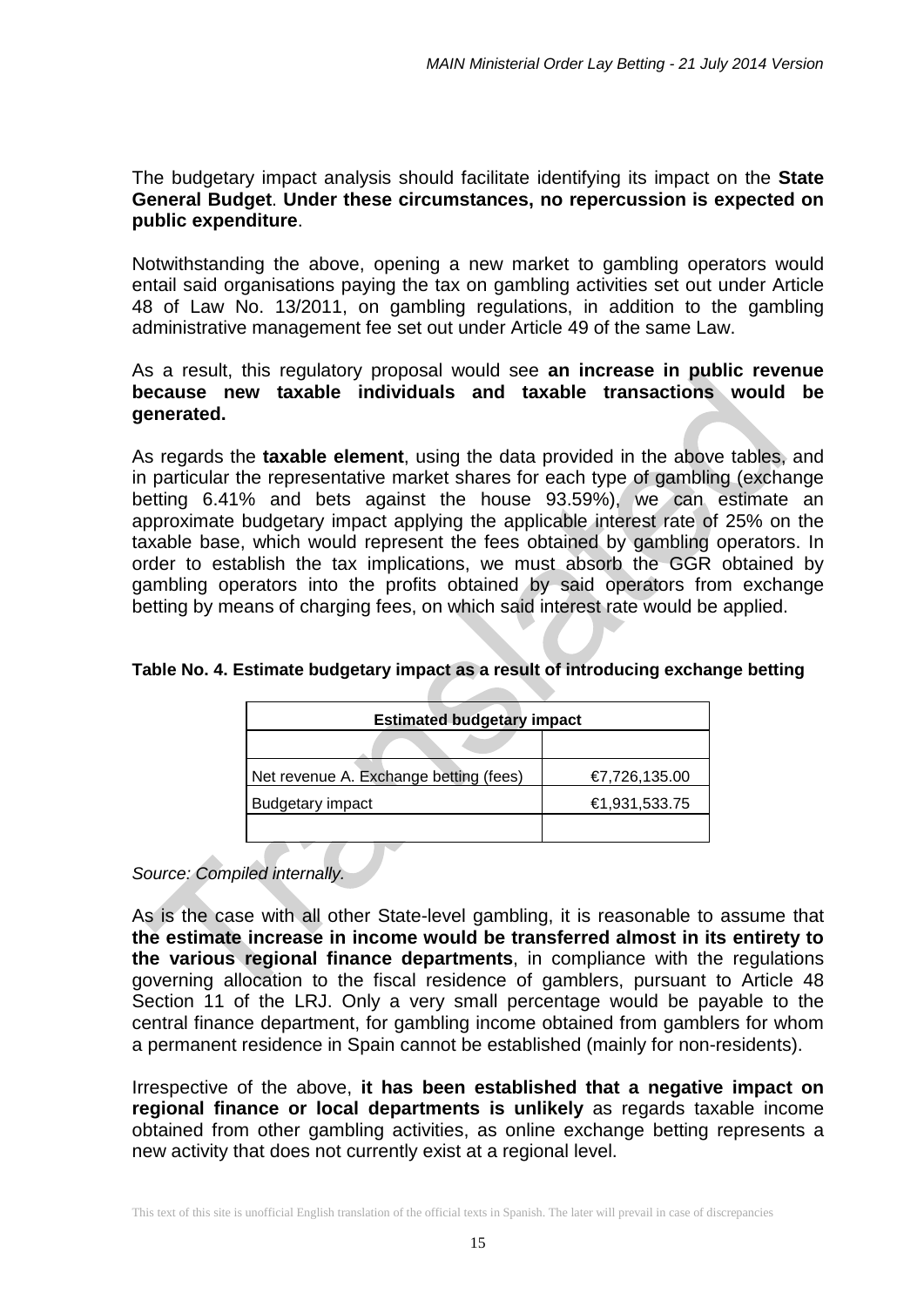As regards **income from state-level taxes paid for the start of activities**, the estimate cost thereof is contained in the following section on administrative burdens. In any case, an estimate of aggregate revenue for this item has not been included as it is impossible to forecast the number of operators that may eventually request the corresponding licences.

#### **9. Administrative burdens**

The proposed regulation entails the **generation of administrative burdens** as it involves the generation of currently non-existing circumstances: The possibility of marketing this form of gambling. That is to say, this administrative burden **will only affect legal entities that, as of when the Order comes into force, wish to implement and offer exchange betting via remote channels at established terminals**.

As regards forecasting the administrative burdens to be generated following the approval of this draft, the following **considerations** must be taken into account:

- Pursuant to Law No. 13/2011, of 27 May, there are two **types of licences** that operators may request to offer the service: On the one hand, the **general licence** to operate and market types of gambling; and on the other hand, the **individual licence** for each form of gambling.
- Applications from those interested in the **general licence** will be conditioned by a **notification published by a Ministerial Order** that approves tender specifications proposed by the Directorate-General for the Regulation of Gambling.
- Operators that already hold the **General Betting Licence** will only need to request the **individual licence for the type of exchange betting that they wish to offer and market.**
- The **administrative burdens of the general licence** were booked when approving Order EHA/3124/2011, of 16 November, which approved the tender specifications that regulate the general licence notification to offer and market gambling activities under Law No. 13/2011, of 27 May.
- The **assessment as regards the cost of administrative burdens** has been carried out on maximum amounts bearable by an interested party that already holds a general licence for the activity and that does not have to request two licences. As a result, this solely applies to **individual licences.**
- The **documents and procedures to be followed,** against which the administrative burdens have been assessed, are set out by the Resolution of the Directorate-General for the Regulation of Gambling of 16 November 2011, which sets out the request and approval procedure for individual licences.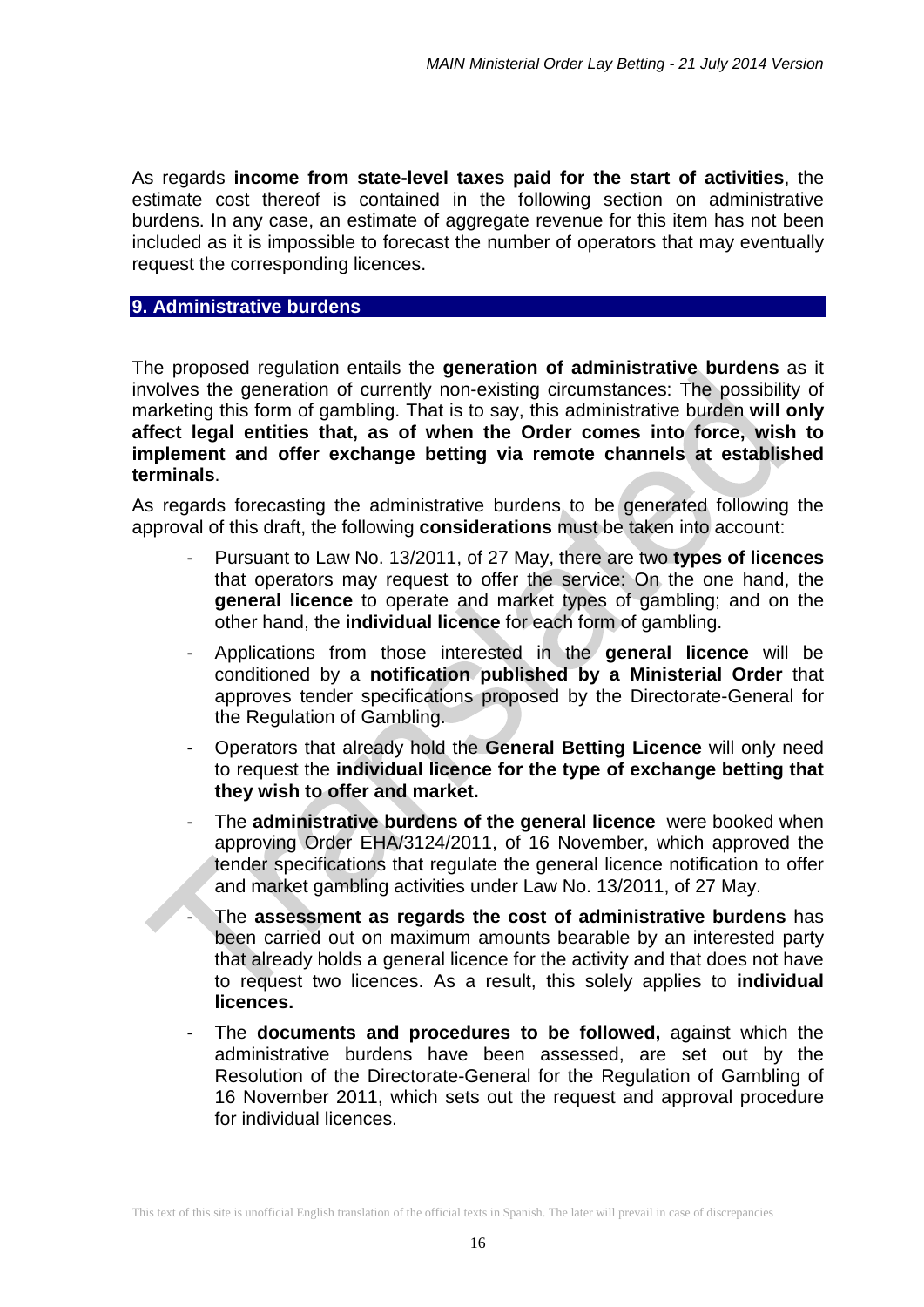The following table indicates the **valuation of burdens** pursuant to the criteria established under the Methodology Guide for Creating the Memorandum of Regulatory Impact.

The licence only need be requested once and will remain valid for a renewable period of 5 years (Article 4.1 of the draft Ministerial Order).

The cost of the range of added burdens per taxable subject affected and per licence is €2,279, although it is noteworthy that under the order, a single operator could request up to 3 individual licences: Sports, horse racing and other bets. As regards calculating the affected population, based on the fact that such gambling activities have not been regulated previously, an overly generous estimate has been made considering the number of operators that currently hold general gambling licences (24), multiplied by three, as there are three categories of exchange betting licences. It is believed that this estimate is overly generous because, although it does not consider that there may be operators currently not present on the market that wish to start operations following the opening of the market that will be subject to general licence notifications in the future, it estimates that each of the operators present would request each of the 3 licences available.

As a result, the total estimated cost would be €164,088.

| <b>ADMINISTRATIVE BURDEN</b>                                         |      |    |  | COST UNITS FREQUENCY POPULATION SUBTOTALS |          |
|----------------------------------------------------------------------|------|----|--|-------------------------------------------|----------|
| Submission of a request in person                                    | €80  |    |  | 72                                        | €5,760   |
| Conventional submission of<br>documents, invoices or<br>requirements | €5   | 15 |  | 72                                        | €5,400   |
| Provision of details                                                 | €2   | 7  |  | 72                                        | €1,008   |
| Submission of a report and<br>memorandum                             | €500 | 4  |  | 72                                        | €144,000 |
| Conventional record entry                                            | €110 | 1  |  | 72                                        | €7,920   |
| <b>TOTAL</b><br>€164,088                                             |      |    |  |                                           |          |

#### **Table No. 5. Cost estimations of the administrative burdens required to request each of the individual exchange betting licences.**

*Source: Compiled by the Directorate-General for the Regulation of Gambling* 

The generation of new administrative burdens is an **unavoidable consequence of the option of offering this type of gambling** as set out in the Order, as, to date, offering this type of gambling in Spain has been prohibited, pursuant to the provisions of Article 5, Section 3 of the LRJ.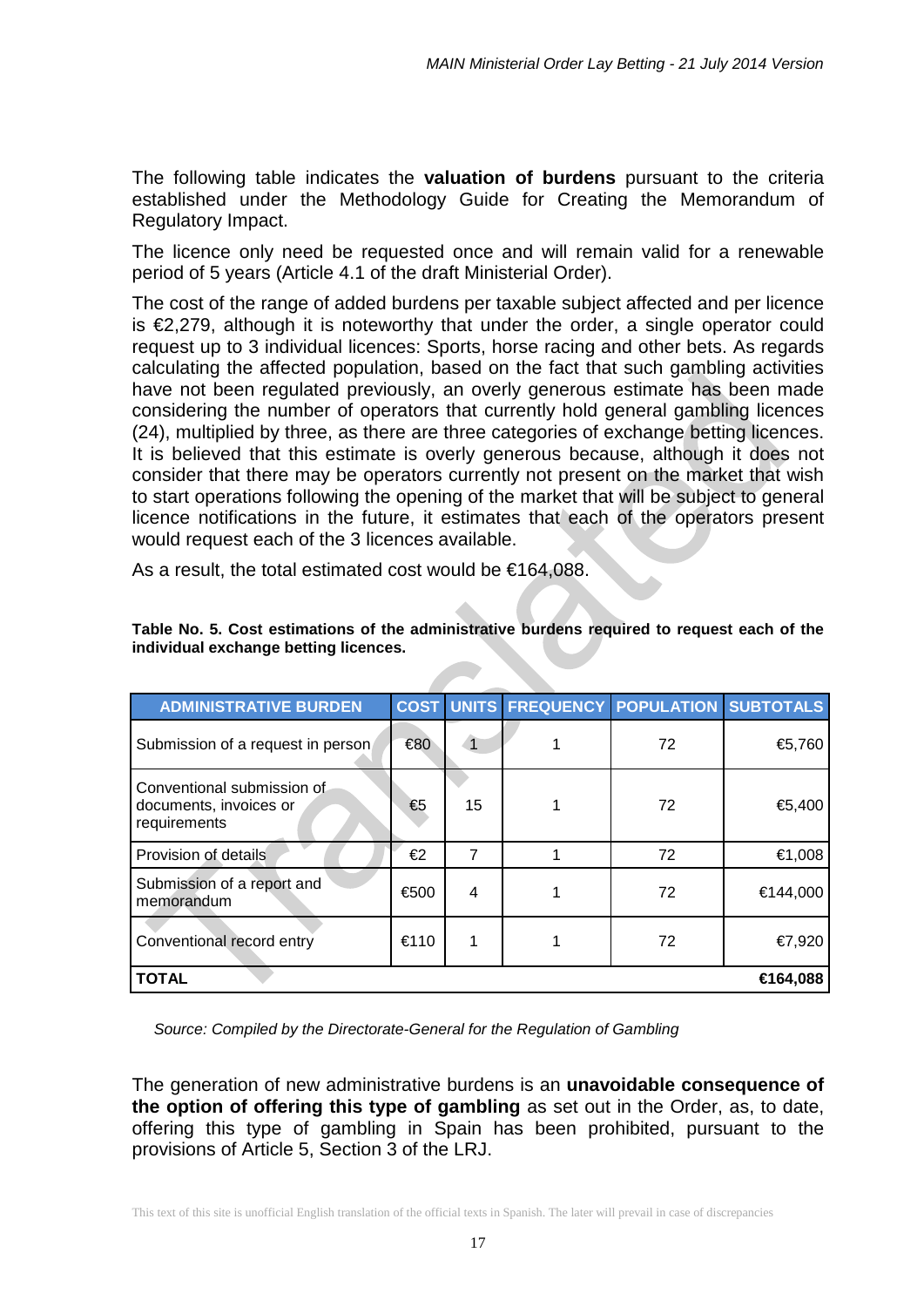As regards the above legal rights that the aforementioned Law seeks to protect (public order, the fight against fraud, the prevention of compulsive behaviour, the protection of the rights of minors and the rights of those participating in gambling activities), different administrative mechanisms must be designed to provide the Administration with sufficient information to establish, prior to the start of activities, that said activities do not represent a danger to citizens' rights and interests. To this end, a **prior authorisation system** has been created, to which operators of this type of gambling activity will be subject.

Likewise, and in line with the scope of the damage that such an activity could cause if the provision does not comply with the parameters set out in the ministerial order, it is recommended that an **individual licence renewal system** be created in order to ensure that the conditions in place when the authorisation was granted remain in place over time.

In short, **new administrative burdens will be created, although they can be justified in light of the objectives set out by Law No. 13/2011 as fundamental to the implementation of regulations.**

#### **10. Impact on competition**

As regards the impact on competition, it is noteworthy that the Order in itself **does not entail negative impacts**.

- The **requirements as regards access to the online gambling market** in Spain (need for a general and individual licence and economic and administrative implications of said procedure) **are not covered by this order, but rather by the corresponding legal and regulatory standards** (LRJ and Royal Decree No. 1614/2011, of 14 November); therefore, they are aligned to the system set out for other types of regulated gambling. Furthermore, **the justification of needs and proportionality was performed on the basis of processing said standard.**
- In general, the **requirements as regards pursuing the activity** established in the basic regulations approved by this Order, that may limit the competitive capacity of operators, are closely linked to operating gambling activities and are based on entrepreneurial freedom as regards establishing the main competitive variables and do not cover limitations irrespective of the decision pursuant to which operators may conduct their business policies. Limitations that may exist to this end that stem from, for example, the gambling operating specifications, are clearly exceptional and are proportional to protection of public order and public health.
- **There are no** regulatory provisions in the Order that may **limit operators' incentive to compete**.
- Lastly, from a factual standpoint, **access and implementation requirements are set forth on an equal basis for all operators interested**